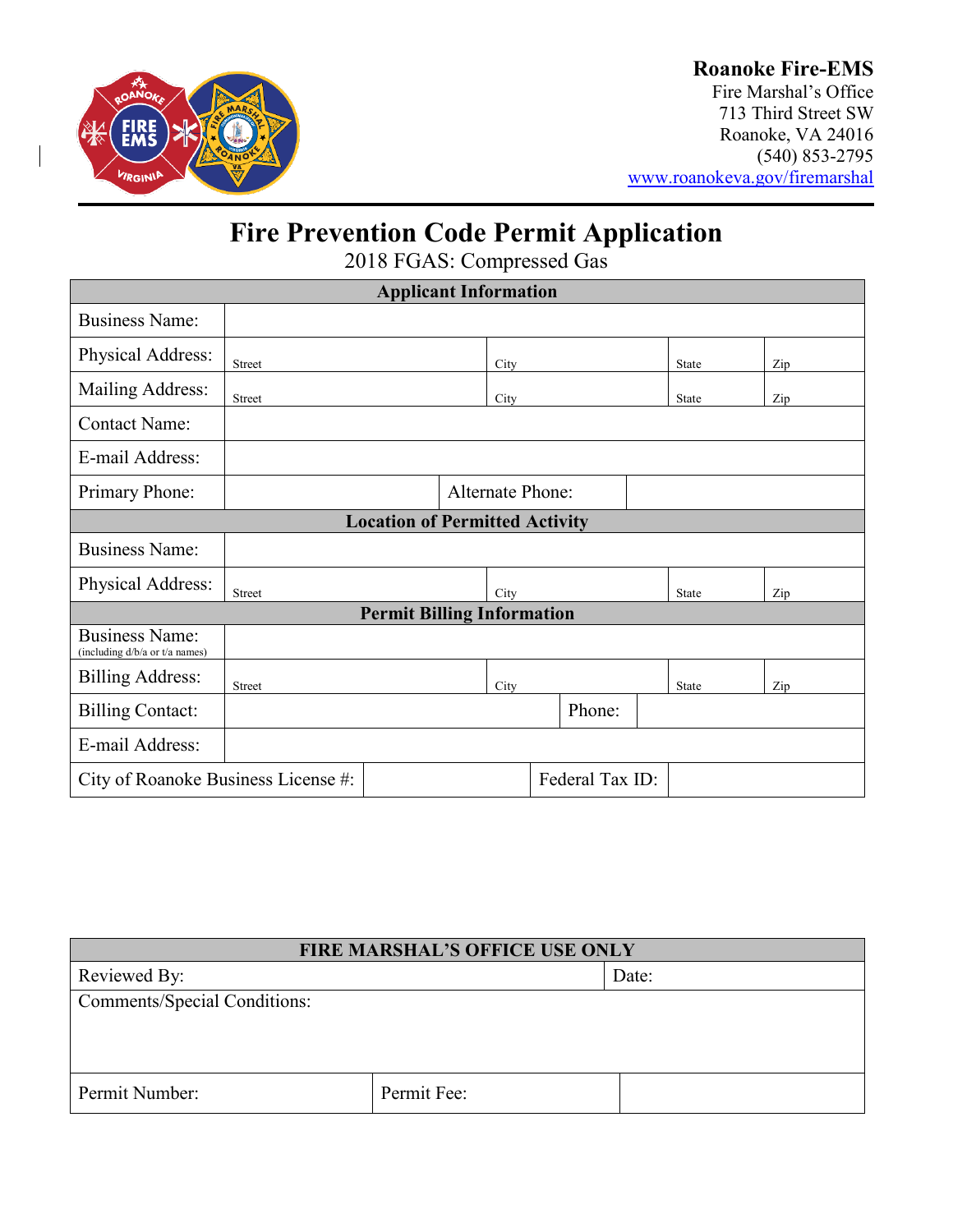| <b>Application Checklist</b>                                                                                                                 |
|----------------------------------------------------------------------------------------------------------------------------------------------|
|                                                                                                                                              |
| Review of this permit application requires all of the following to be included:                                                              |
| Completed Fire Prevention Code Permit Application                                                                                            |
| Site Plan/Floor Plan showing:<br>1. Location compressed gas<br>2. Location of ALL Fire Extinguishers<br>3. Location of ALL Exits or Openings |
| SDS for compressed gas                                                                                                                       |
| Information on all containers, including size and quantities                                                                                 |
| Safety Plan                                                                                                                                  |
|                                                                                                                                              |
|                                                                                                                                              |
|                                                                                                                                              |
|                                                                                                                                              |
|                                                                                                                                              |
| <b>Circumstances of Application/Description of Work</b>                                                                                      |
|                                                                                                                                              |
|                                                                                                                                              |
|                                                                                                                                              |
|                                                                                                                                              |
|                                                                                                                                              |
|                                                                                                                                              |
|                                                                                                                                              |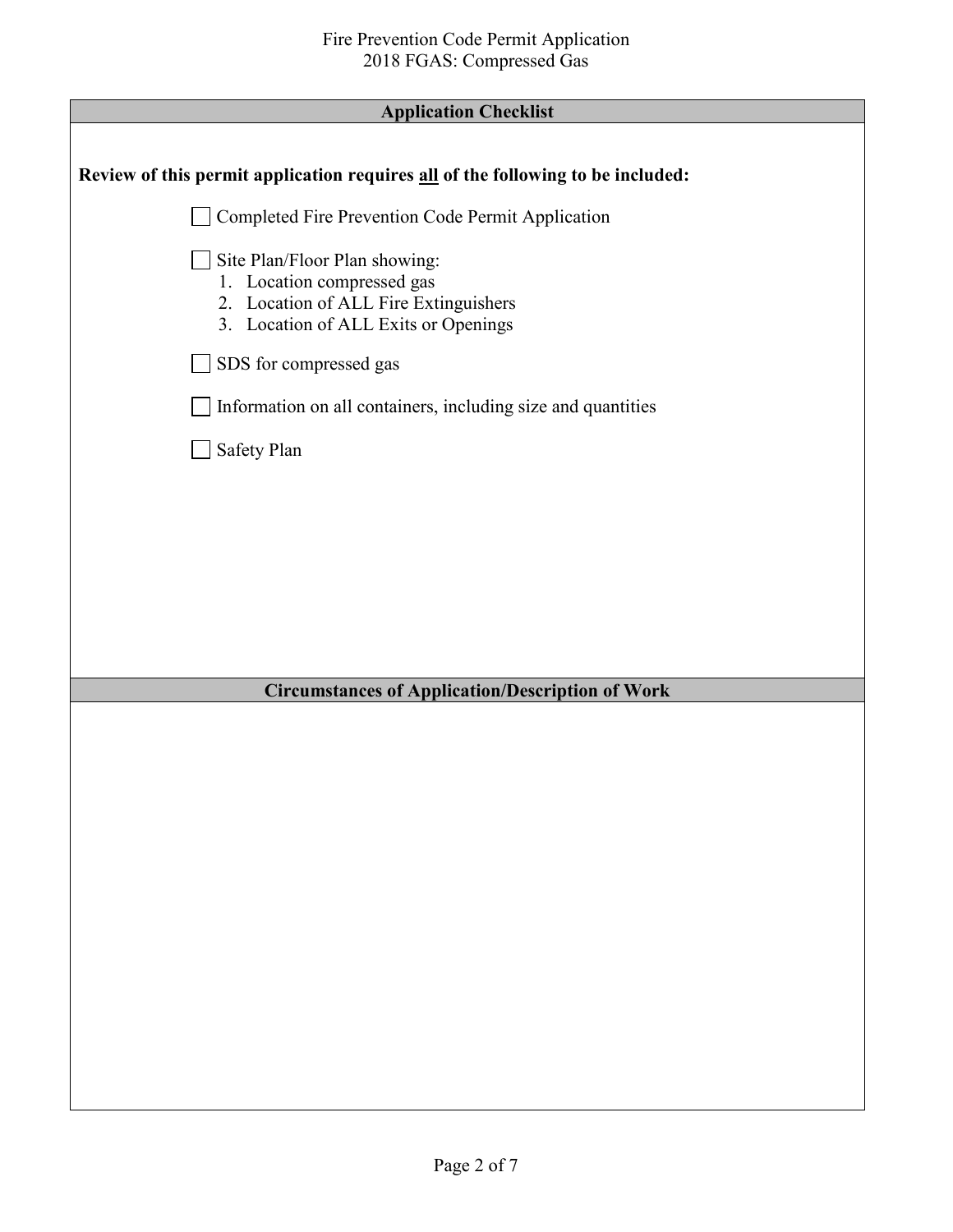### **Permit General Conditions and Acknowledgements**

The Applicant is required to review the following provisions of the Statewide Fire Prevention Code and its referenced standards. After reviewing each provision, the Applicant must initial each item to acknowledge their review and agreement to comply with the requirement. If the requirement is not applicable to the application, the Applicant is to write N/A in place of their initials.

- Stationary and portable compressed gas containers, cylinders, tanks and systems shall be marked with the name of the gas and in accordance with NFPA 704. Markings shall be visible from any direction of approach.
- Compressed gas containers, cylinders, tanks and systems shall be secured against accidental dislodgement and against access by unauthorized personnel.
- Areas used for the storage use and handling of compressed gas containers, cylinders, tanks and systems shall be secured against unauthorized entry and safeguarded in an approved manner.
- Compressed gas containers, cylinders and tanks shall comply with this section. Compressed gas containers, cylinders or tanks that are not designed for refillable use shall not be refilled after use of the original contents.
- Compressed gas containers, cylinders and tanks shall be secured to prevent falling caused by contact, vibration or seismic activity. Securing of compressed gas containers, cylinders and tanks shall be by one of the following methods:
	- 1. Securing containers, cylinders and tanks to a fixed object with one or more restraints.
	- 2. Securing containers, cylinders and tanks on a cart or other mobile device designed for the movement of compressed gas containers, cylinders or tanks.
	- 3. Nesting of compressed gas containers, cylinders and tanks at container filling or servicing facilities or in sellers' warehouses not open to the public. Nesting shall be allowed provided that the nested containers, cylinders or tanks, if dislodged, do not obstruct the required means of egress.
	- 4. Securing of compressed gas containers, cylinders and tanks to or within a rack, framework, cabinet or similar assembly designed for such use.

Exception: Compressed gas containers, cylinders and tanks in the process of examination, filling, transport or servicing.

- Compressed gas containers, cylinders, tanks, and systems that could be exposed to physical damage shall be protected. Guard posts or other approved means shall be provided to protect compressed gas containers, cylinders, tanks and systems indoors and outdoors from vehicular damage and shall comply with section 312.
- Compressed gas containers, cylinders and tank valves shall be protected from physical damage by means of protective caps, collars or similar devices.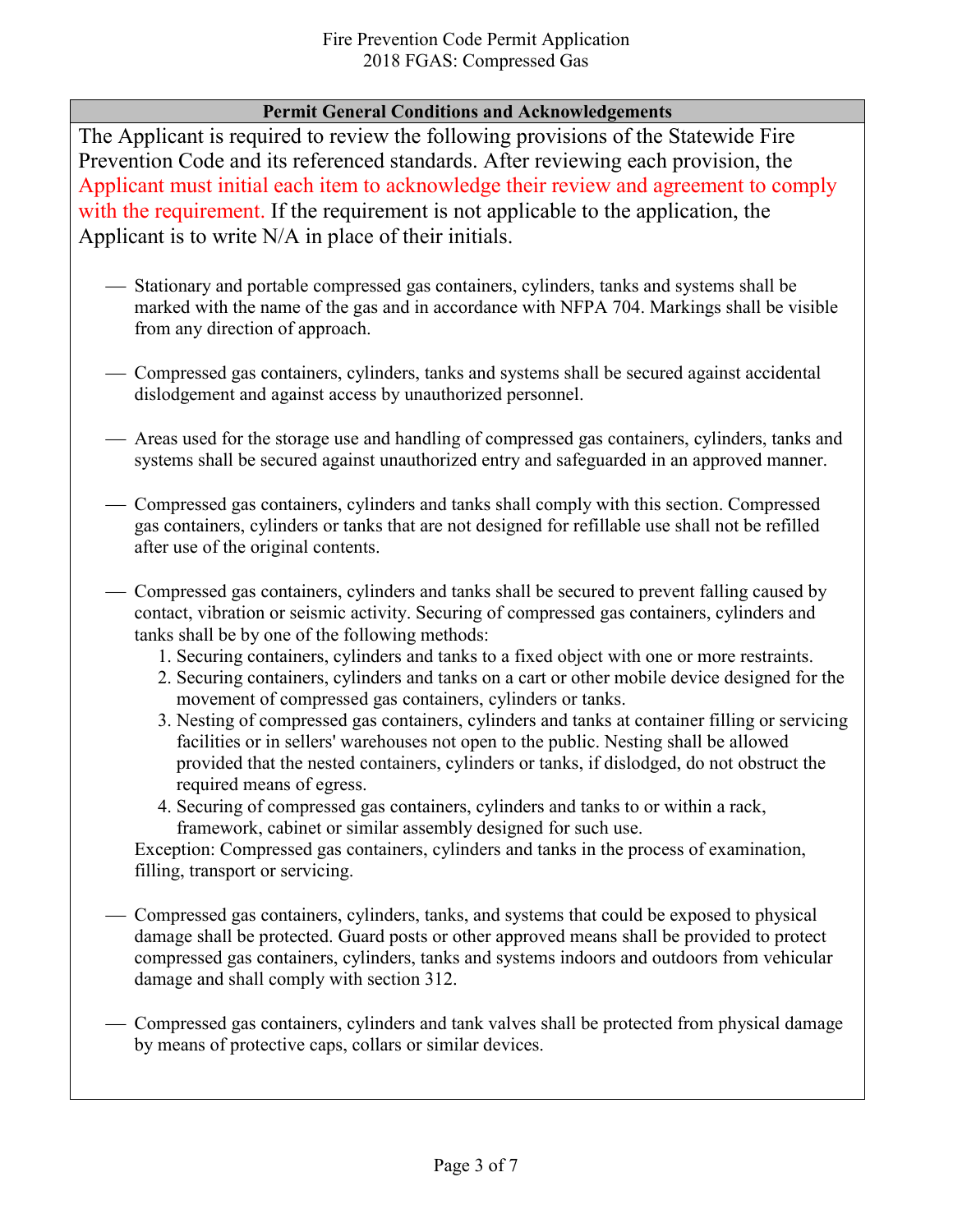- Compressed gas containers, cylinders and tanks designed for valve protection caps or other protective devices shall have caps or devices in place. When outlet caps or plugs are installed, they shall be in place. Exception: Compressed gas containers, cylinders or tanks in use, being serviced or being filled.
- Leaking, damaged or corroded compressed gas containers, cylinders and tanks shall be removed from service. Leaking, damaged or corroded compressed gas systems shall be replaced or repaired in accordance with the following:

1. Compressed gas containers, cylinders and tanks that have been removed from service shall be handled in an approved manner.

2. Compressed gas systems that are determined to be leaking, damaged or corroded shall be repaired to a serviceable condition or removed from service.

- Compressed gas containers, cylinders and tanks and systems in storage or use shall be separated from materials and conditions that pose exposure hazards to or from each other.
- Compressed gas containers, cylinders and tanks, except those designed for use in a horizontal position, and all compressed gas containers, cylinders and tanks containing non-liquefied gases, shall be stored in an upright position with the valve end up. An upright position shall include conditions where the container, cylinder or tank axis is inclined as much as 45 degrees (0.80 rad) from the vertical.

Exceptions:

- 1. Compressed gas containers with a water volume less than 1.3 gallons (5 L) are allowed to be stored in a horizontal position.
- 2.Cylinders, containers and tanks containing nonflammable gases, or cylinders, containers and tanks containing nonliquefied flammable gases that have been secured to a pallet for transportation purposes.
- Vaults shall be resistant to damage from the impact of a motor vehicle, or vehicle impact protection shall be provided in accordance with Section 312.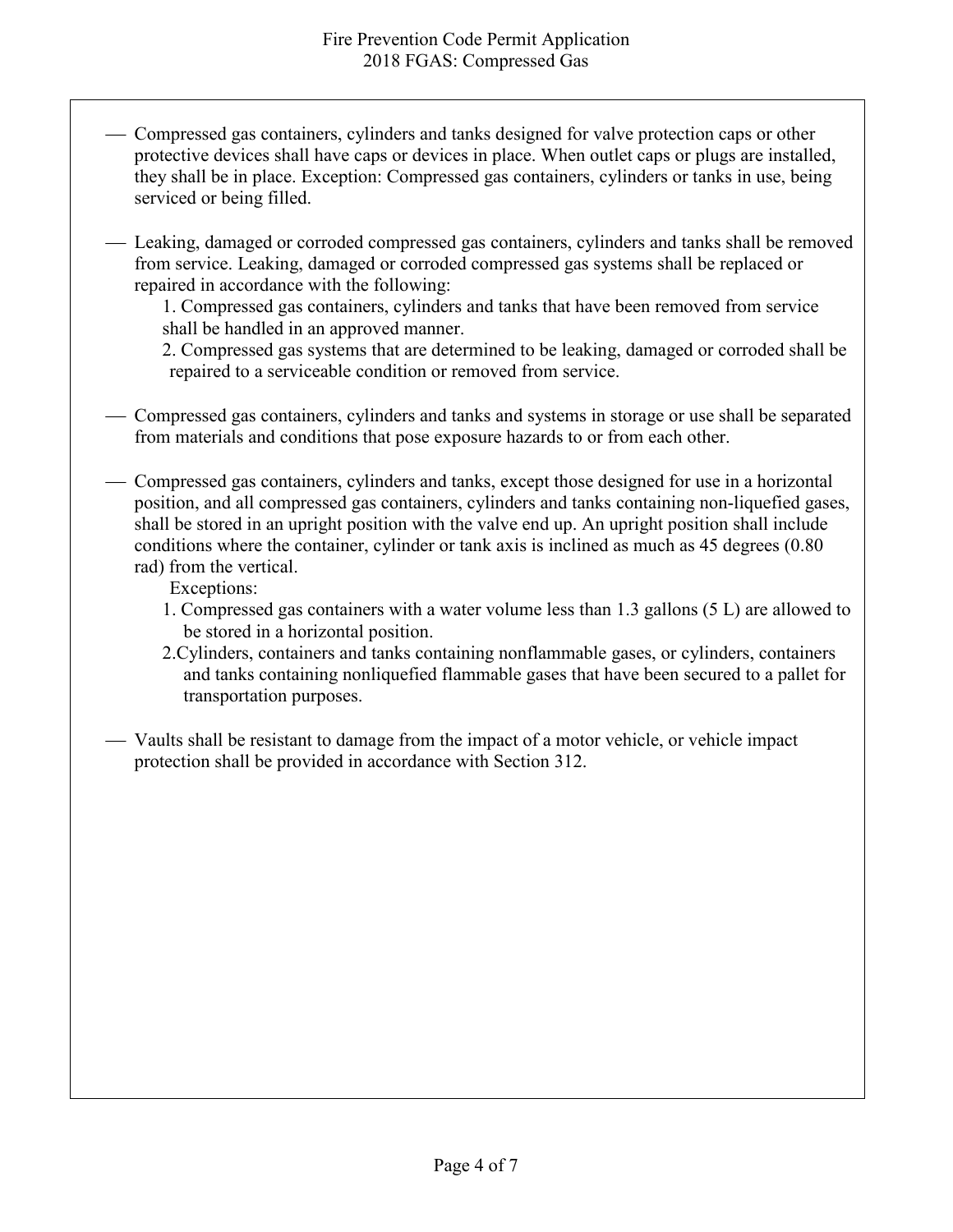#### **Permit Certification**

By my signature below, I hereby certify that I have read and examined this application and that all of the information contained therein is true and correct. Furthermore, I certify that the proposed operations will fully comply with the requirements contained in The Virginia Statewide Fire Prevention Code and any other related laws and /or Codes. I agree to indemnify, save harmless, and defend the City of Roanoke, its agents and employees, from all claims, damages, costs, expenses, and charges, including attorney's fees, which arise out of or by reason of these operations.

I acknowledge that if a permit is issued based on this application, it shall only be valid with in the building, facility, and/or location listed on this application for the specific date(s) and time(s) for which it is issued.

I acknowledge that approval of this application does not constitute permit issuance. Permit issuance does not occur until the completion of an on-site inspection by the Roanoke Fire Marshal's Office.

I acknowledge and understand that any violations of the Virginia Statewide Fire Prevention Code and/or the requirements of this permit may result in immediate permit suspension or revocation.

I agree to indemnify, save harmless, and defend the City of Roanoke, Virginia and its agents and employees from all claims, damages, costs, expenses, and charges, including attorney's fees, which arise out of or by reason of the activities associated with this permit.

| Name:             |       |  |
|-------------------|-------|--|
| <b>Signature:</b> | Date: |  |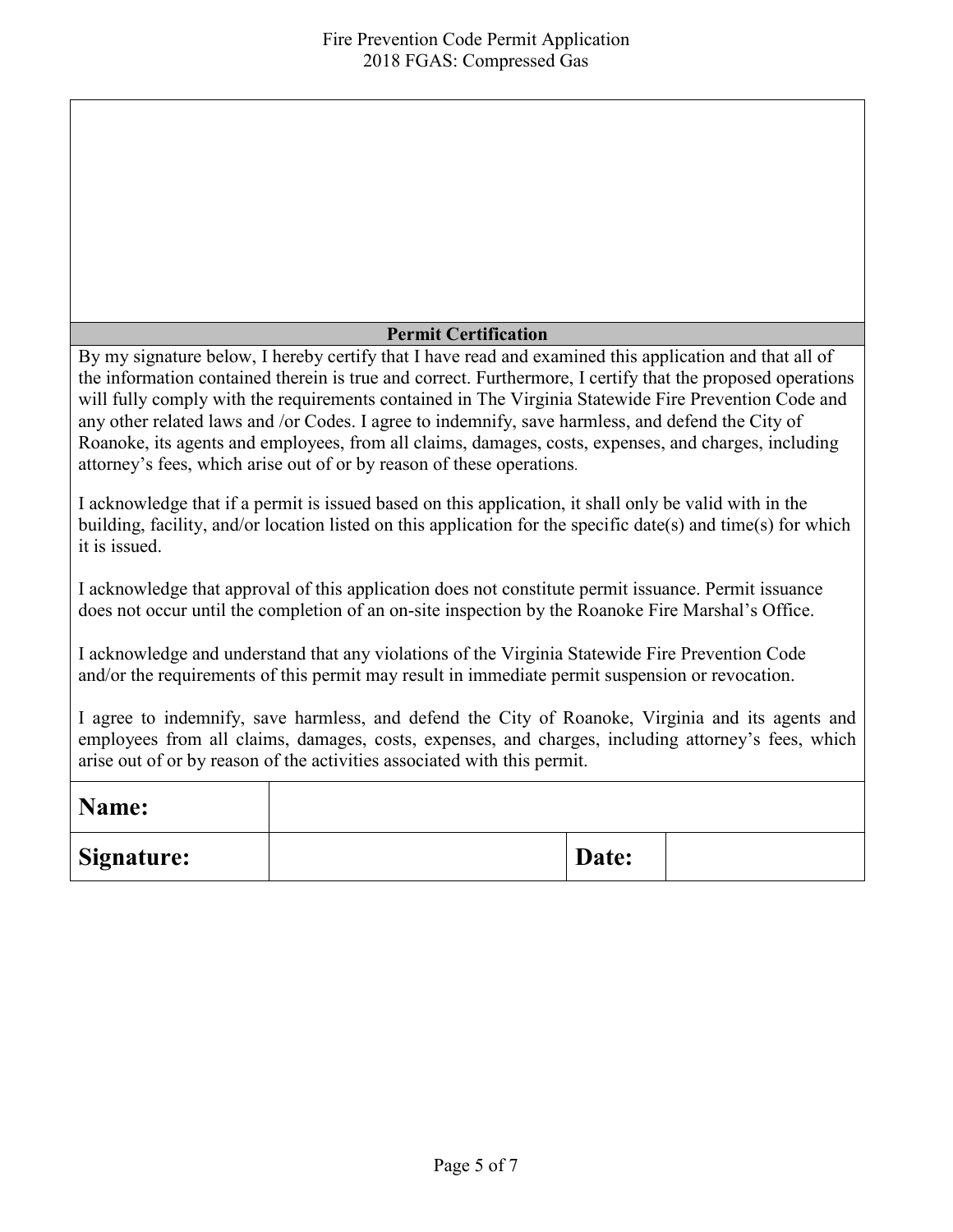# **Fire Prevention Code Permit Application Instructions and Conditions**

2018 FGAS: Compressed Gas

| Permit<br>Name:                                                          | 2018 FGAS: Compressed Gas                                                                                                                                                                                                                                                              |                                      |  |  |  |
|--------------------------------------------------------------------------|----------------------------------------------------------------------------------------------------------------------------------------------------------------------------------------------------------------------------------------------------------------------------------------|--------------------------------------|--|--|--|
| <b>Statewide</b><br>Fire<br><b>Prevention</b><br>Code<br><b>Section:</b> | 5301.2                                                                                                                                                                                                                                                                                 |                                      |  |  |  |
|                                                                          | An operational permit is required for the storage, use or handling at normal temperature<br>and pressure (NTP) of compressed gases in excess of the amounts listed below.<br><b>Exception:</b> Vehicles equipped for and using compressed gas as a fuel for propelling the<br>vehicle. |                                      |  |  |  |
|                                                                          | PERMIT AMOUNTS FOR COMPRESSED GASES<br><b>TYPE OF GAS</b>                                                                                                                                                                                                                              | <b>AMOUNT</b> (cubic feet at<br>NTP) |  |  |  |
|                                                                          | Corrosive                                                                                                                                                                                                                                                                              | 200                                  |  |  |  |
| Scope:                                                                   | Flammable (except cryogenic fluids and liquefied<br>petroleum gases)                                                                                                                                                                                                                   | 200                                  |  |  |  |
|                                                                          | Highly toxic                                                                                                                                                                                                                                                                           | Any Amount                           |  |  |  |
|                                                                          | Inert and simple asphyxiant                                                                                                                                                                                                                                                            | 6,000                                |  |  |  |
|                                                                          | Oxidizing (including oxygen)                                                                                                                                                                                                                                                           | 504                                  |  |  |  |
|                                                                          | Pyrophoric                                                                                                                                                                                                                                                                             | Any Amount                           |  |  |  |
|                                                                          | Toxic                                                                                                                                                                                                                                                                                  | Any Amount                           |  |  |  |
|                                                                          | For SI: 1 cubic foot = $0.02832 \text{ m}^3$ .                                                                                                                                                                                                                                         |                                      |  |  |  |
| Fee:                                                                     | \$50.00                                                                                                                                                                                                                                                                                |                                      |  |  |  |
| <b>Duration:</b>                                                         | Annual                                                                                                                                                                                                                                                                                 |                                      |  |  |  |
| <b>Application</b><br><b>Requirements:</b>                               | There are specific and specialized requirements described within this application. Please<br>review the application for all requirements.<br>After issuance of your initial permit(s), your permit(s) will be valid for one $(1)$ year.                                                |                                      |  |  |  |